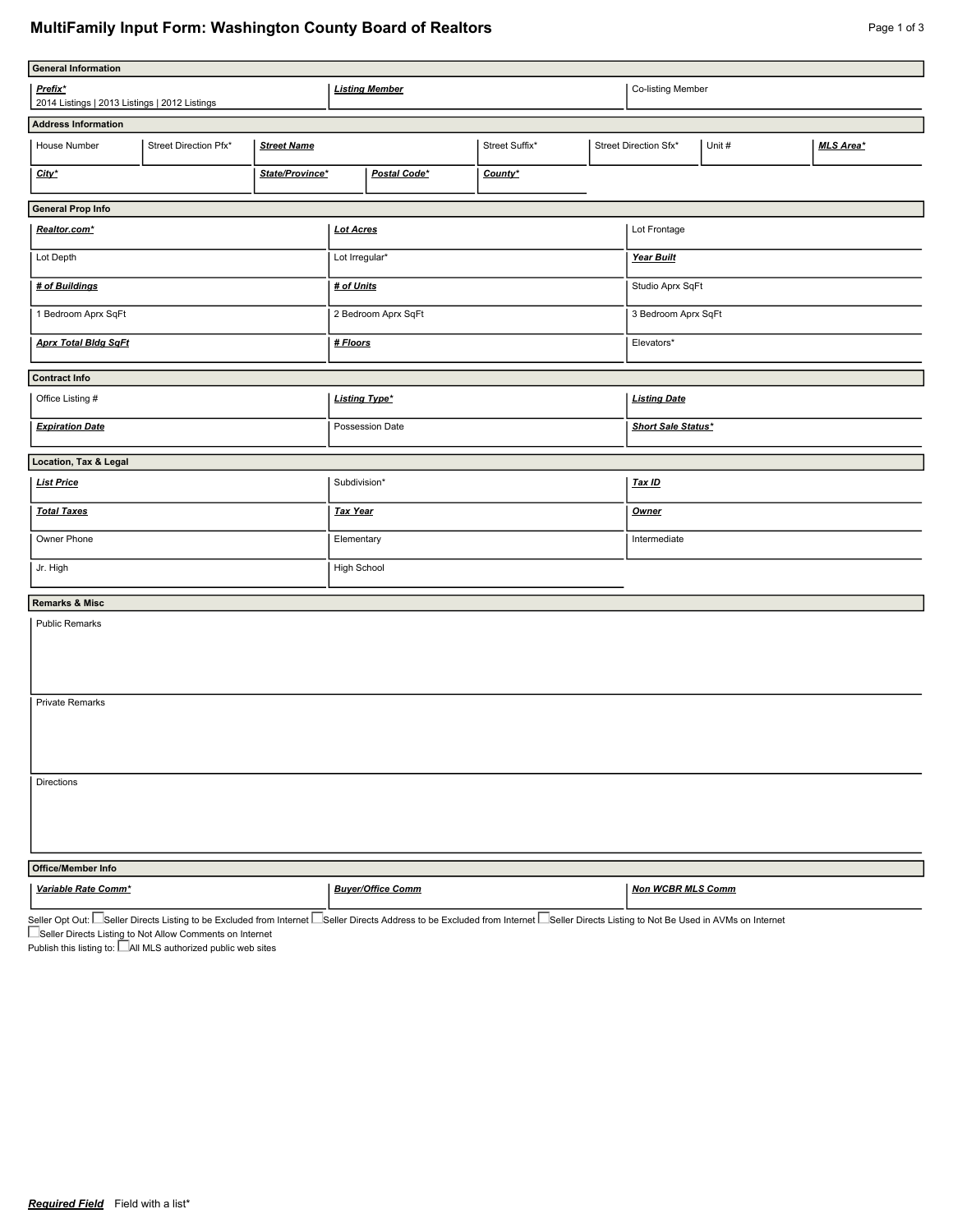## **MultiFamily Input Form: Washington County Board of Realtors Page 2 of 3** Page 2 of 3

| <b>Annual Grs Rntl Inc.</b>                          |                              |             |      | <b>Financial Info</b>                          | Zoning: 1 to 12 req'd          |                              |                          |                   |                           |             |  |
|------------------------------------------------------|------------------------------|-------------|------|------------------------------------------------|--------------------------------|------------------------------|--------------------------|-------------------|---------------------------|-------------|--|
|                                                      | # Studio Units:              |             |      | Variable Rate<br>Assumable                     |                                |                              | Agricultural             |                   | <b>Business</b>           |             |  |
| Studio Rent:                                         |                              |             |      | Comm                                           |                                | Commercial                   | <b>Horse Property</b>    |                   |                           |             |  |
|                                                      | Studio Total Rent:           |             |      |                                                | Trust Deed:                    |                              |                          | Mixed Zoning      |                           | Mobile Home |  |
| #1 Bedroom Units:                                    |                              |             |      | Payment P/Month:                               |                                | Multi-Family                 |                          | <b>PUD</b>        |                           |             |  |
| 1 Bedroom Rent:                                      |                              |             |      | P & I:                                         |                                | Recreation                   |                          | Residential       |                           |             |  |
| 1 Bedroom Total Rent:                                |                              |             |      | Interest Rate:                                 |                                | <b>Special Purpose</b>       |                          | See Remarks       |                           |             |  |
| # 2 Bedroom Units:                                   |                              |             |      | Due Date:                                      | <b>Terms of Sale</b>           |                              |                          |                   |                           |             |  |
| 2 Bedroom Rent:                                      |                              |             |      | Construction: 1 to 5 req'd                     |                                | 1031 Exchange                |                          | Assume w/o        |                           |             |  |
| 2 Bedroom Total Rent:                                |                              |             |      | <b>Block</b>                                   |                                | Assume                       | Release                  |                   |                           |             |  |
| #3 Bedroom Units:                                    |                              |             |      |                                                | <b>Stucco</b>                  | Wood Frame                   | w/Release                |                   | Cash                      |             |  |
| 3 Bedroom Rent:                                      |                              |             |      |                                                | Other - See                    |                              | Conventional<br>Exchange |                   |                           |             |  |
| 3 Bedroom Total Rent:                                |                              |             |      | Remarks                                        |                                |                              | <b>FHA</b><br><b>RDA</b> |                   | Lease Option<br>Refinance |             |  |
|                                                      | Potential Rental Inc:        |             |      |                                                | <b>Separate Meters</b>         |                              | Seller Financing         | Seller            |                           |             |  |
|                                                      | - Vacancy & Credit %:        |             |      |                                                | Electric                       |                              | Submit Any Offer         | Subordination     |                           |             |  |
|                                                      | + Other Income:              |             |      |                                                | Water                          |                              | Trust Deed,              | <b>Trust Deed</b> |                           |             |  |
|                                                      | <b>Effective Rental Inc:</b> |             |      |                                                | Garage/Carport: 1 to 4 req'd   |                              |                          | Inclsive          |                           | VA          |  |
| <b>Annual Oper Expenses</b>                          |                              |             |      |                                                | Garages                        | Carports                     |                          |                   |                           |             |  |
|                                                      | Real Estate Taxes:           |             |      |                                                | Garage Spaces:                 |                              |                          |                   |                           |             |  |
| Personal Prop Taxes:                                 |                              |             |      |                                                | Carport Spaces:                |                              |                          |                   |                           |             |  |
|                                                      | Property Insurance:          |             |      |                                                | Roof: 1 to 6 req'd             |                              |                          |                   |                           |             |  |
| Off Site Management:                                 |                              |             |      |                                                | Asphalt                        |                              |                          |                   |                           |             |  |
| Payroll-Onsite Prsnl:                                |                              |             |      |                                                | Metal<br>Shakes<br>Slate       |                              |                          |                   |                           |             |  |
| Expenses/Benefits:                                   |                              |             |      | Tar                                            |                                | Tar & Gravel                 |                          |                   |                           |             |  |
| Taxes/Workmens Comp:                                 |                              |             |      | Tile                                           |                                |                              |                          |                   |                           |             |  |
| Repairs & Maint:                                     |                              |             |      |                                                | Heating: 1 to 6 req'd          |                              |                          |                   |                           |             |  |
| Electricity:                                         |                              |             |      |                                                | Baseboard                      | Gas FA                       |                          |                   |                           |             |  |
| Gas:                                                 |                              |             |      |                                                | <b>Heat Pump</b>               |                              |                          |                   |                           |             |  |
| Sewer/Water:                                         |                              |             |      |                                                | Space Heater                   | Propane<br>Electric          |                          |                   |                           |             |  |
| Accounting & Legal:                                  |                              |             |      |                                                | Air Conditioning: 1 to 5 req'd |                              |                          |                   |                           |             |  |
| Adv/Licenses/Permits:                                |                              |             |      |                                                | Central Air                    |                              |                          |                   |                           |             |  |
| Supplies:                                            |                              |             |      |                                                | $\Box$ Heat Pump               | Evap Cooler<br>Window Cooler |                          |                   |                           |             |  |
| Miscellaneous:                                       |                              |             |      | None                                           |                                |                              |                          |                   |                           |             |  |
| Rubbish:                                             |                              |             |      | Showing Instructions: 1 to 4 req'd             |                                |                              |                          |                   |                           |             |  |
| Pest Control:                                        |                              |             |      |                                                |                                |                              |                          |                   |                           |             |  |
| Landscape Maint:                                     |                              |             |      | <b>Call Listing Agent</b><br>Listing Agent Key | Key Box<br>Mgmt Company        |                              |                          |                   |                           |             |  |
| <b>Total Oper Expenses:</b><br>Net Operating Income: |                              |             |      |                                                |                                |                              |                          |                   |                           |             |  |
| <b>Unit Information</b>                              |                              |             |      |                                                |                                |                              |                          |                   |                           |             |  |
| No.†                                                 | Bed                          | <b>Bath</b> | Rent | <b>SqFt</b>                                    | Parking                        | Lease                        | Furnished                |                   | <b>Stories</b>            | Rem.        |  |
|                                                      |                              |             |      |                                                |                                |                              |                          |                   |                           |             |  |
|                                                      |                              |             |      |                                                |                                |                              |                          |                   |                           |             |  |
|                                                      |                              |             |      |                                                |                                |                              |                          |                   |                           |             |  |
|                                                      |                              |             |      |                                                |                                |                              |                          |                   |                           |             |  |
|                                                      |                              |             |      |                                                |                                |                              |                          |                   |                           |             |  |
|                                                      |                              |             |      |                                                |                                |                              |                          |                   |                           |             |  |
|                                                      |                              |             |      |                                                |                                |                              |                          |                   |                           |             |  |
|                                                      |                              |             |      |                                                |                                |                              |                          |                   |                           |             |  |
|                                                      |                              |             |      |                                                |                                |                              |                          |                   |                           |             |  |
|                                                      |                              |             |      |                                                |                                |                              |                          |                   |                           |             |  |
|                                                      |                              |             |      |                                                |                                |                              |                          |                   |                           |             |  |

†Note: Units are not required to be entered on a listing, but if a unit is entered, this column is required to have a value.